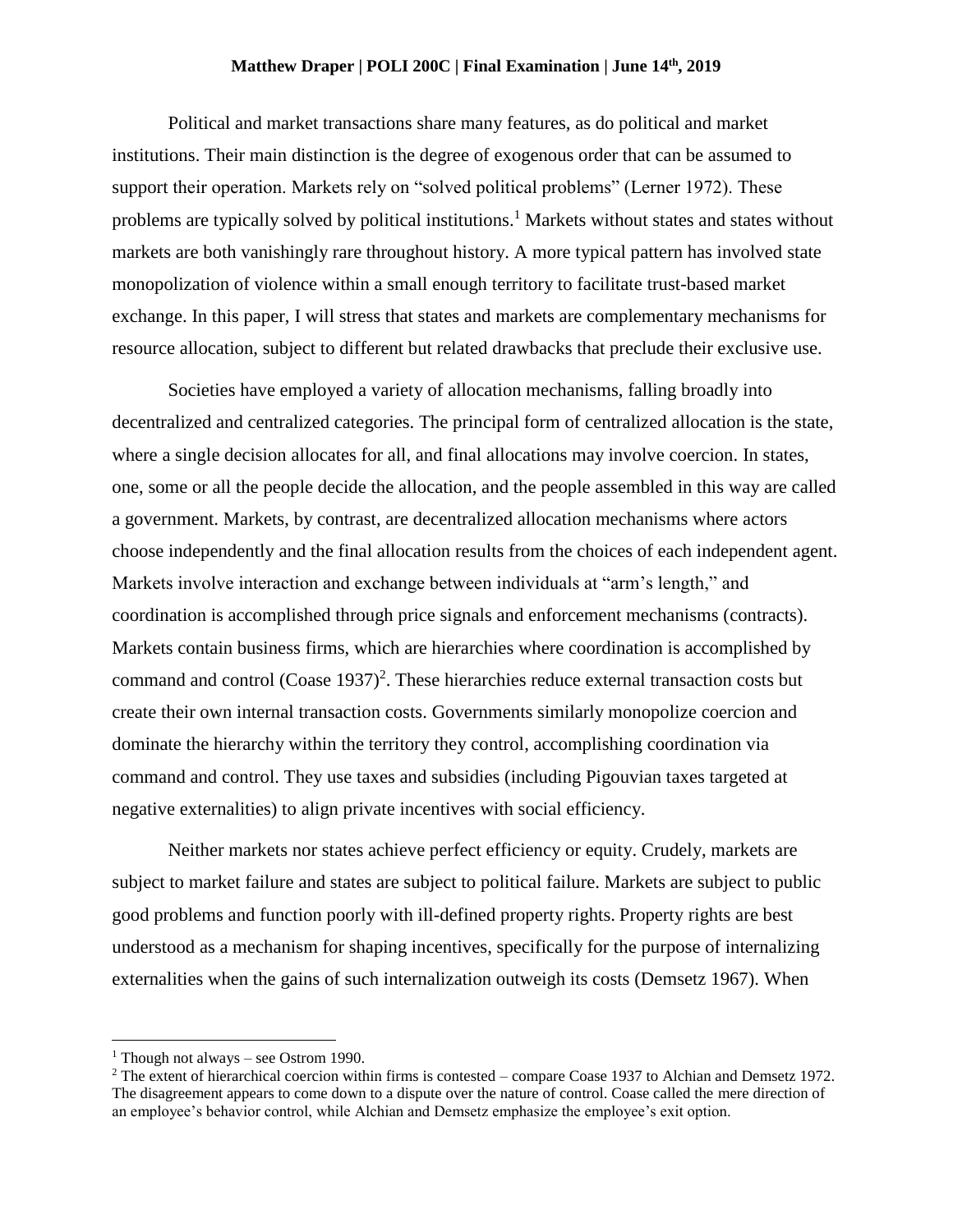property rights are clearly assigned, externalities are internalized and public good characteristics are absent, rendering markets more efficient. In addition, market transactions are costly for the agents who participate in them, and such transactions often do not account for the negative externalities they generate (Stevens 1993 ch. 5). Finally, market efficiency is impeded by asymmetric information problems (Akerlof 1970) and problems arising from uncertainty about the future (Hardin 1997).

States are subject to political failures such as commitment problems, interest group capture, rent seeking and corruption. They also suffer from principal-agent problems at multiple levels. First, the government must control its agents (Moe 1990), and second, the people must control the government.<sup>3</sup> In addition, even a properly-controlled government will still be subject to problems of credible commitment and time-inconsistency (Drazen 2000). Political failure can result from the heterogeneous interests and asymmetric incentives present in a diverse population. Indeed, when political institutions cannot credibly commit to future, inefficient redistribution may be a useful tool to sustain political power (Acemoglu and Robinson 2001).

States (but not markets) are forced to grapple with equity. The level of redistributive fairness in public policy is not a matter of efficiency, and it is important to remember that the pursuit of efficiency is itself an ethical judgment (Ord 2013). As a result, markets are underpinned by a solved political problem – in areas where markets are permitted to operate, equity questions are suppressed (Sandel 1998).<sup>4</sup> Trade is generally peaceful precisely because it lacks a political component.<sup>5</sup> Parties are prepared to stipulate that the political problem of equity has been shelved, and they can then get on with maximizing their position under the circumstances. At the political level, no such truce is possible, and equity considerations become inextricably tied up with efficiency (Acemoglu 2003).

Consideration of the maximum size of governments and firms illuminates the parallels between political and market institutions. Using markets is costly. To allocate via the market,

 $\overline{\phantom{a}}$ 

 $3$  Compare Madison – "... the great difficulty lies in this: you must first enable the government to control the governed; and in the next place oblige it to control itself." (Federalist 51).

<sup>&</sup>lt;sup>4</sup> "Society needs to keep the market in its place. The domain of rights is part of the checks and balances on the market designed to preserve values that are not denominated in dollars…society diversifies its mechanisms for distribution and allocation." (Okun 1974)

<sup>&</sup>lt;sup>5</sup> Though it is worth noting that the ancient antecedents of traders and pirates were the same people, choosing one or the other as opportunity presented itself (Herodotus 440BC).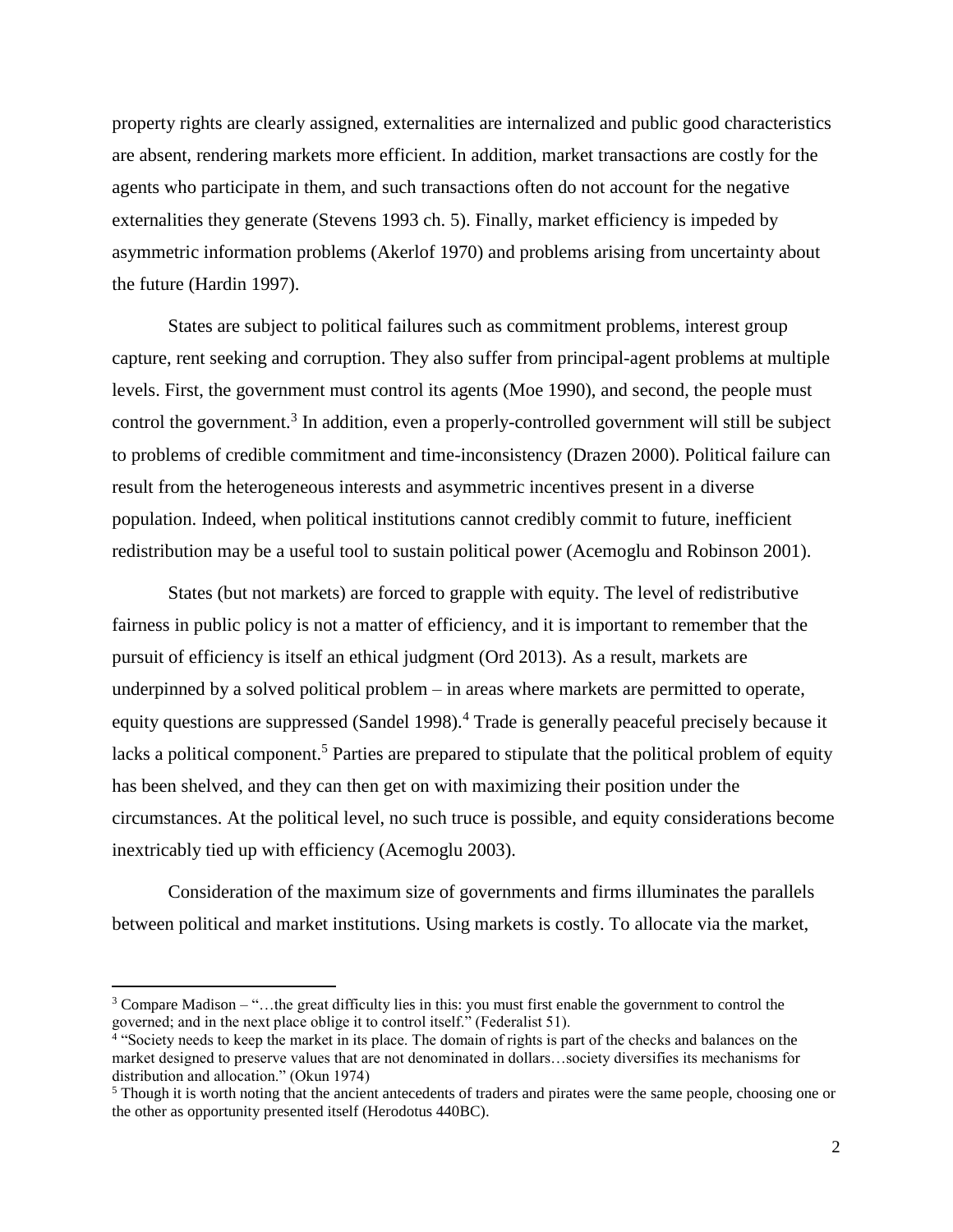individual agents must bear the cost of search, measurement, bargaining, negotiation, monitoring and enforcement (Coase 1937). Opportunistic action by market agents can cause holdup problems (Klein 2000), and problems such as asset specificity (Williamson 1981) and metering (Alchian and Demsetz 1972) can only be imperfectly remediated by contracts.<sup>6</sup> Markets are also plagued by information problems which can prevent their efficient operation (Varian 2002, Akerlof 1970).

The transaction costs inherent in the use of the market can give firms an incentive to internalize operations, but overhead costs and mistakes in resource allocation militate against internalizing everything (Coase 1937). Firms balance these costs against each other, and the size of firms is given by the equilibrium point. Extending this analysis to the state is fruitful, and in my view more persuasive than an account based on the rate of redistribution desired by the median voter (Meltzer and Richards 1981). Adapting Coase's model, we might expect government to expand until the marginal cost of internalizing the next operation is greater than the cost of procuring it through the market. However, the state's power to shape the market by fiat greatly complicates this analogy. The exorbitant privilege of shaping the market environment removes market discipline, so we should expect to see states expanding to the point of directing all productive activity. The fact that states do not behave in this way suggests a political mechanism for internalizing the negative externalities produced by command-and-control (see Bates and Lien 1985).

A major difference between governments and firms relates to their capacity to solve commitment problems. Governments cannot credibly commit to take intertemporal actions *by definition* because they are coercion monopolists who cannot be forced to act against their interest. As a result, efficiency considerations are analytically inseparable from distributional considerations (Acemoglu 2003). Firms solve these sorts of credible commitment problems by contract and by appeal to the (exogenously given) assignment of property rights (North 1993), but states by definition cannot assign property rights in their coercion monopoly.<sup>7</sup> We are thus brought back to a reliance on "solved political problems". If the allocation of political power creates an inherent commitment problem, then we might expect people to invent mechanisms to

 $\overline{a}$ 

<sup>6</sup> This is either because of high transaction costs (Coase) or high information costs (Alchian and Demsetz 1972).

<sup>7</sup> Unless of course that's what democracy is – see Bates and Lien 1985.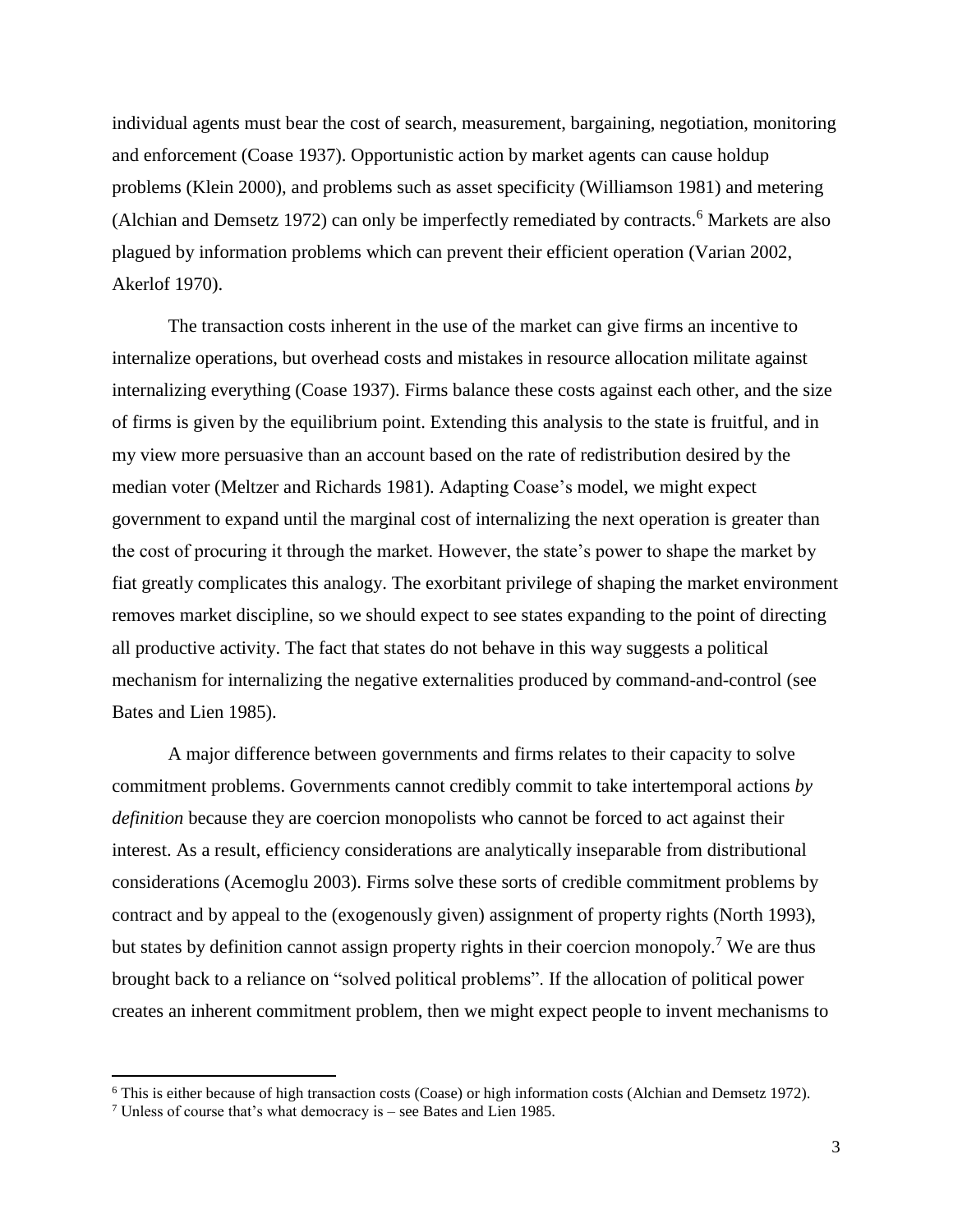bind governments. It is possible to interpret the transition from monarchy to democracy as a slow process of self-binding by monarchs (Barzel 1997), and a modern case of self-binding is often said to be the creation of independent central banks (Drazen 2000). This account is supported by research finding that the degree of inflation desired by financial interests affects whether central banks become independent (Posen 1995). However, this may be insufficient to explain the creation of independent central banks in the first place (Draper: Memo #7), particularly as central bank independence appears to have dramatically different results in developed and developing countries (Brender and Drazen 2005). Inefficient redistribution has also been proposed as a mechanism for sustaining political power (Acemoglu and Robinson 2001), but a more likely theory is that actors' expectations about the future are as important as property rights (North 1993, Greif 1994), and that as a result cultures must inculcate the correct mental models and social norms for interacting with institutions before those institutions can be fully effective.

Political institutions and marketplace institutions are likewise both subject to failure. Political institutions are themselves a result of politics, and blend coercion and cooperation (Moe 1990). State bureaucracies can encode the preferences of defunct majorities (McCubbins et al. 1987). As we have seen, even benevolent policymaking can be frustrated by inconsistent expectations across time, and this form of political failure (known as the time-consistency problem) is particularly illustrative of the unique challenges facing governments (but not firms). A government can improve the general welfare by failing to keep its promises, notably in cases where a tax rate is set in one period and then changed in a second (Drazen 2000). However, rational expectations price in the rate change, precluding investment on that basis during the first period. As we have seen, self-binding in the form of institutional independence is a possible solution, but it depends on that notional independence being taken seriously in the market.

Market failure can result from inadequate information, insufficient competition, or high transaction costs, and in these cases collective action may actually increase the efficiency of resource use. Market failure can also be induced by externalities. Because markets only allocate private goods efficiently, public good characteristics (non-rival, non-excludable and indivisible) cause markets to break down because public good characteristics (in the form of positive and negative externalities) are being produced but not reflected in prices (Stevens ch. 3). Finally, market failure can also occur for equity reasons, such as income distributions or consumption patterns that we deem inappropriate. These equity considerations seem to be in some sense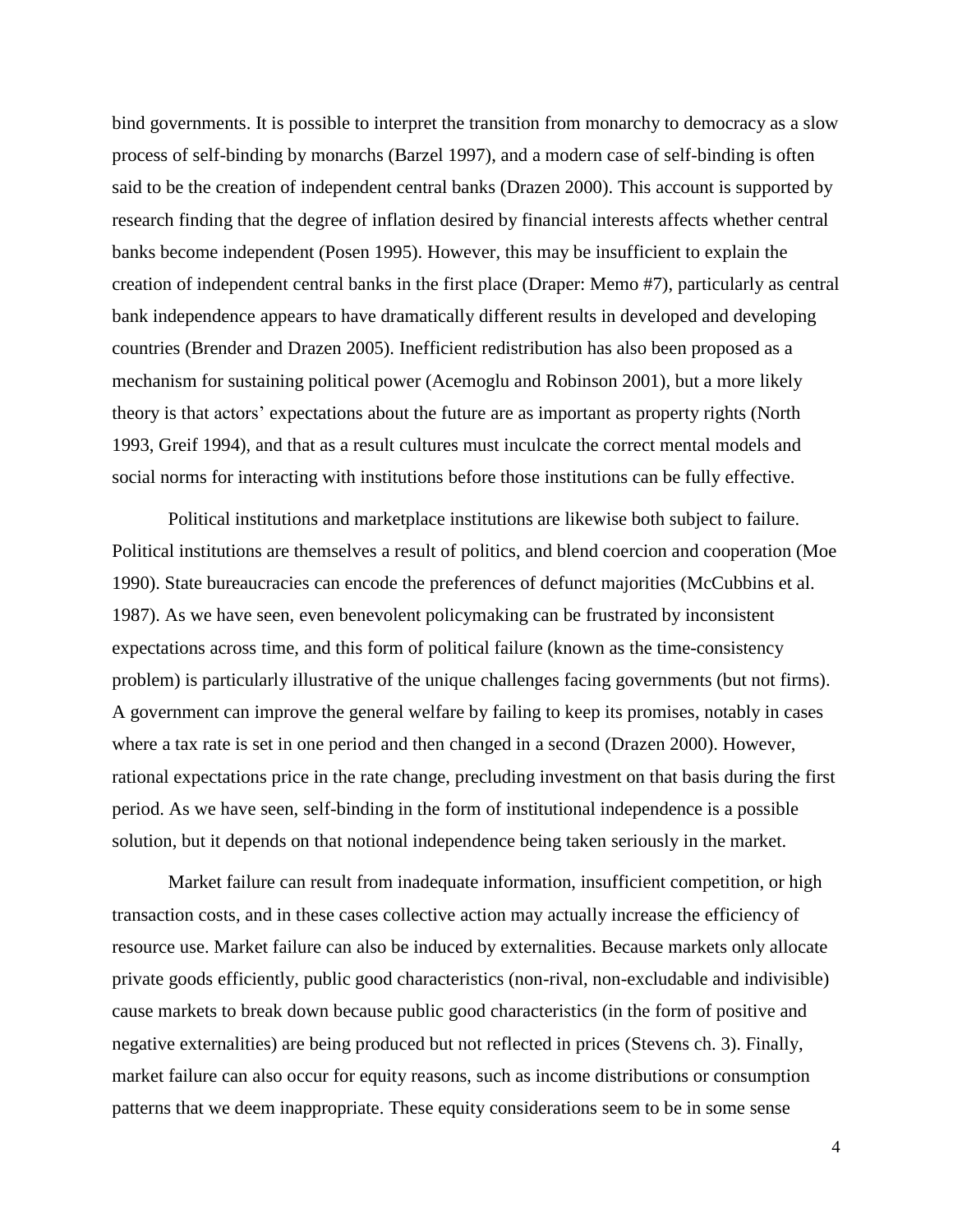conceptually prior to efficiency considerations, because market operations are contingent on stipulating the equity question, as noted above. Different equity equilibria appear to make different levels of efficiency possible.

Rational choice theories view business firms as a set of contracts among factors of production, enabling team production whereby firms compete with other firms (Alchian and Demsetz 1972). This is strikingly similar to an evolutionary theory known as dual-level selection or group selection (Wilson 2008), where humans are said to pursue individual adaptive fitness *and* group adaptive fitness simultaneously. The residual claimant proposed by Alchian and Demsetz might seem to be absent on the state side, but consider the role of tribal chiefs. Small groups of hunter-gatherers lack chieftains and practice collective governance, but once the Dunbar number of about 150 social relationship is exceeded, cooperative governance becomes much more difficult. At that point, a chief who is known to each member of the tribe even if members are not known to one another personally is by far the most common historical mechanism enabling humans to live in large groups (Harari 2014). In a similar vein, Alchian and Demsetz's residual claimant is common to all contracts for joint inputs and has the right to negotiate *ex parte* with each employee. The parallel becomes all the more intriguing when we compare the gradual accretion of mechanisms for replacing the chief with a collective executive with mechanisms for transforming closely-held private companies into exchange-listed public firms. The practical necessity of a residual claimant clashes with our equity intuitions regarding fairness, and there thus exists an impetus on both the political and market sides to replace the residual claimant with a collective without upsetting the mechanism by which the residual claimant makes the organization possible.

States are a confounding variable in the study of markets, and markets are a confounding variable in the study of states. To get an idea of what markets can accomplish without the "solved political problems" that fade into the background in the modern era, consider longdistance trade before the rise of powerful states. While rudimentary market mechanisms existed and goods were sometimes transmitted across Eurasia, such trade was highly uncertain, subject to the extraction of rents at every border, and consisted mainly of preciocities – valuable goods with a high value-to-weight ratio (Greif 1994). By comparison, the virtually frictionless trade of the modern era is the result of innumerable political compromises enshrined in law and enforced by governments. Similarly, to disentangle the state from its market confounds, we could examine

5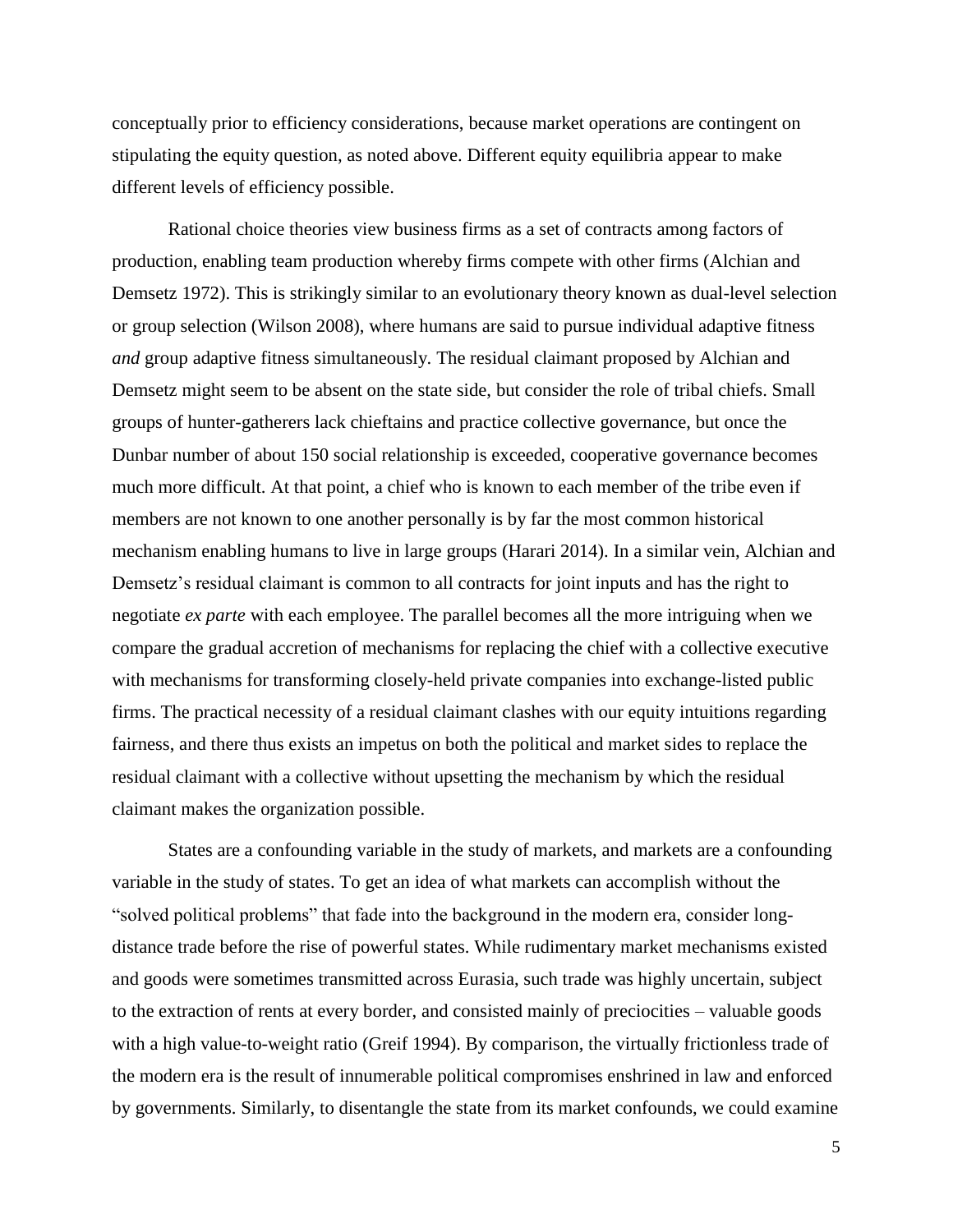the Bronze Age palace civilizations such as Egypt, Sumer or Mycenae. Trade within and among these societies was negligible, and production and consumption were tightly regulated – bureaucrats specified planting and harvest times and set mandatory exchange rates (McNeil 1963).<sup>8</sup> Both types of society seem radically inferior to the blend of states and markets prevalent around the world today.

We have been adequately cautioned against allowing one domain to encroach too completely on the other (Sandel 1998), but what mix of states and markets should we strive for? It seems clear to me that the core elements of civic republicanism can be marked off from the market on a purely instrumental account (Draper: Memo #1), and it also seems clear that for similar instrumental reasons, the allocation of productive resources to firms is best handled by the market (precluding industrial policy or mercantilism, for instance). Beyond this, research indicates that the efficiency implications are nuanced and dependent on transaction costs, with collectivist systems generally boasting more efficient intra-economy agency relations and dispute resolution but allowing substantial poverty, and individualist systems exhibiting efficient intereconomy agency relations and wealth transfers to the relatively poor but costly dispute resolution mechanisms (Greif 1994). I echo Grief's observation that the individualist system seems to have a better track record of wealth creation, but this is tautologous – allocating more of a society's resources via markets is bound to improve efficiency and result in relatively more wealth creation. The more pertinent question concerns happiness. What balance of states and markets will yield the highest sum total of human flourishing?<sup>9</sup> We might answer this question by appeal to the distinction between organic and manufactured demand (Galbraith 1958), and we might attempt to distinguish between the genuine improvements in wellbeing arising from the fulfilment of organic demand from the empty positional satisfaction conferred by the fulfilment of manufactured demand.

 $\overline{a}$ 

<sup>8</sup> The Soviet Union achieved a similar feat before the introduction of Stakhanovite methods in 1934, but the government's hold on the real economy was tenuous and market exchange doubtless proliferated beyond the reach of the commissars.

<sup>9</sup> Consider James Bryce's advice to the legislature of North Dakota in 1884: ""Gentlemen, why in heaven's name this haste? You have time enough. No enemy threatens you. No volcano will rise from beneath you. Ages and ages lie before you. Why sacrifice the present to the future, fancying that you will be happier when your fields teem with wealth and your cities with people? In Europe we have cities wealthier and more populous than yours, and we are not happy. You dream of your posterity; but your posterity will look back to yours as the golden age, and envy those who first burst into this silent splendid nature, who first lifted up their axes upon these tall trees and lined these waters with busy wharves." (Bryce 1885).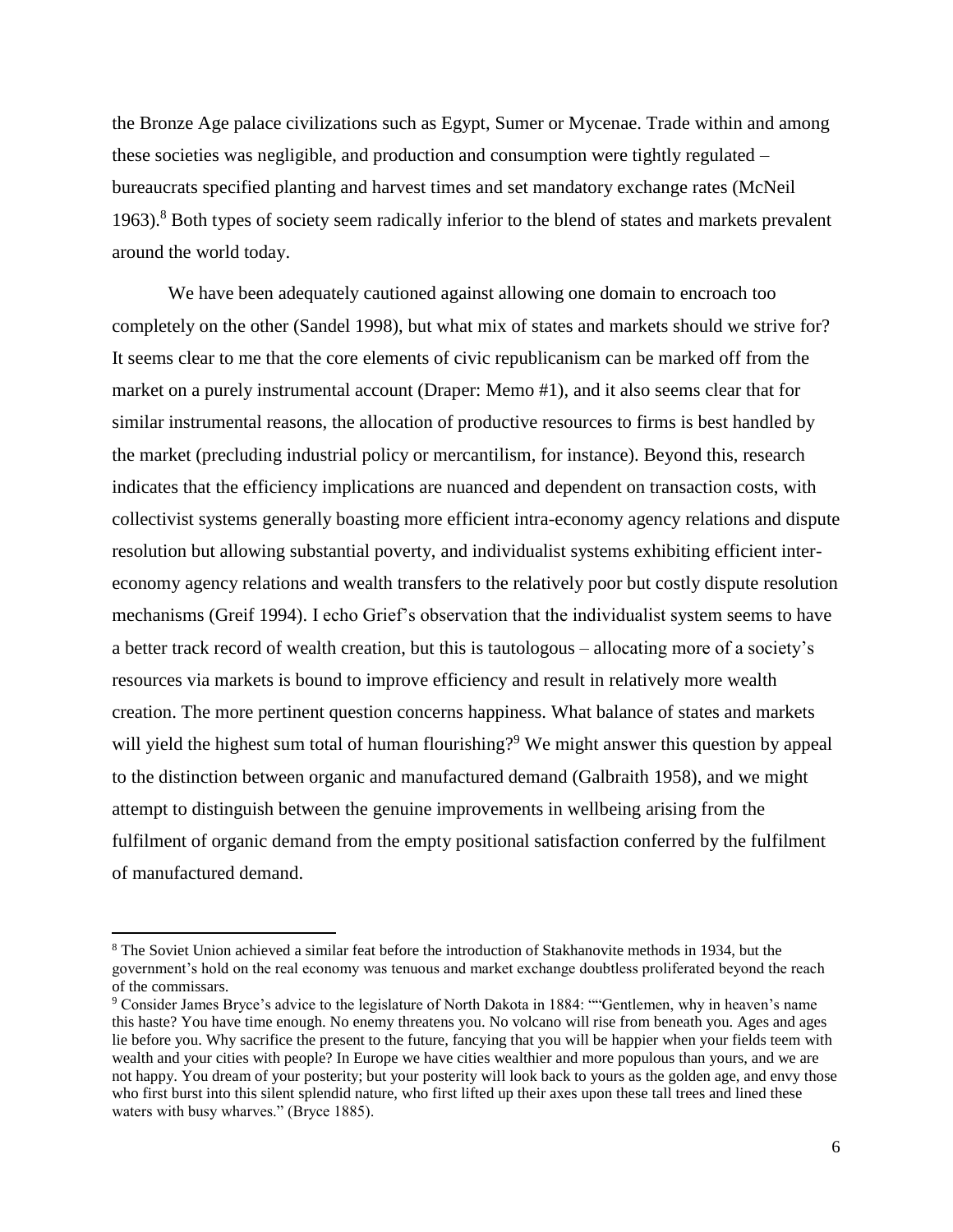I wish to conclude by giving some thoughts on the circumstances under which the firmstate analogy breaks down. Scholars have cautioned against unreflectively applying models from one domain to another.<sup>10</sup> But can we improve on this guidance? The foregoing analysis seems to indicate that we should not expect states to be particularly efficient, because equity considerations are by definition unresolved. Nor should we expect markets to produce particularly equitable outcomes, because the equity considerations are by convention ignored. In addition, the types of commitments that can be enforced within a market cannot be enforced against a state. Finally, while market transaction costs can be minimized, political transaction costs cannot. On this basis, we can define two unique aspects of politics: it is the organizational level at which equity questions are resolved, and the organizational level at which no commitments are binding.

Both these features relate not to the nature of the problem, but to the means available for its resolution. Political failure cannot simply be remediated like market failure, by assigning property rights and minimizing public good characteristics. Remediating political inefficiency, as we have seen, requires grappling with equity. This gives us some guidance. Political and market transactions seem to be subject to similar general conditions, but the means available for remediating inefficiency are vastly greater in a market context. In general, it seems that healthy societies are able to survive the marketization of many spheres of activity. However, efficient action in the marketplace is predicated on the prioritization of the long term, which is supported and enabled by an equitable social structure.<sup>11</sup> Marketplace efficiency is built on a foundation of widespread equity, which presents an upper limit to both the marketization and the efficiency of society. I am inclined to view this as a good thing.

l

<sup>10</sup> "…a weakness in the political economy literature is an overreliance on models from other areas of economics (such as industrial organization) because they are formally attractive, rather than really relevant." (Drazen 2000). "In general, all theories of organization that political scientists have relied on over the years to understand public bureaucracy have been motivated and shaped by the theoretical perspectives and substantive interests of other disciplines. These theories were simply designed to do other things." (Moe 1990). "For a variety of simple, easy-tomeasure and important-to-constituent-well-being policies, something like the rational choice model of the new political economy has explanatory value - for transfer payments for example. But the crucial issues that determine the long run performance of economies and polities are complex, subject to contradictory theories that cannot be resolved with the information available even if the constituent did have the incentive to be informed." (North 1993).  $11$  A development project that I worked on in 2016 involved calculating intertemporal discount rates in Haiti. They were shockingly low. Long time horizons are a luxury of mass affluence, and perhaps also of mass political equality.